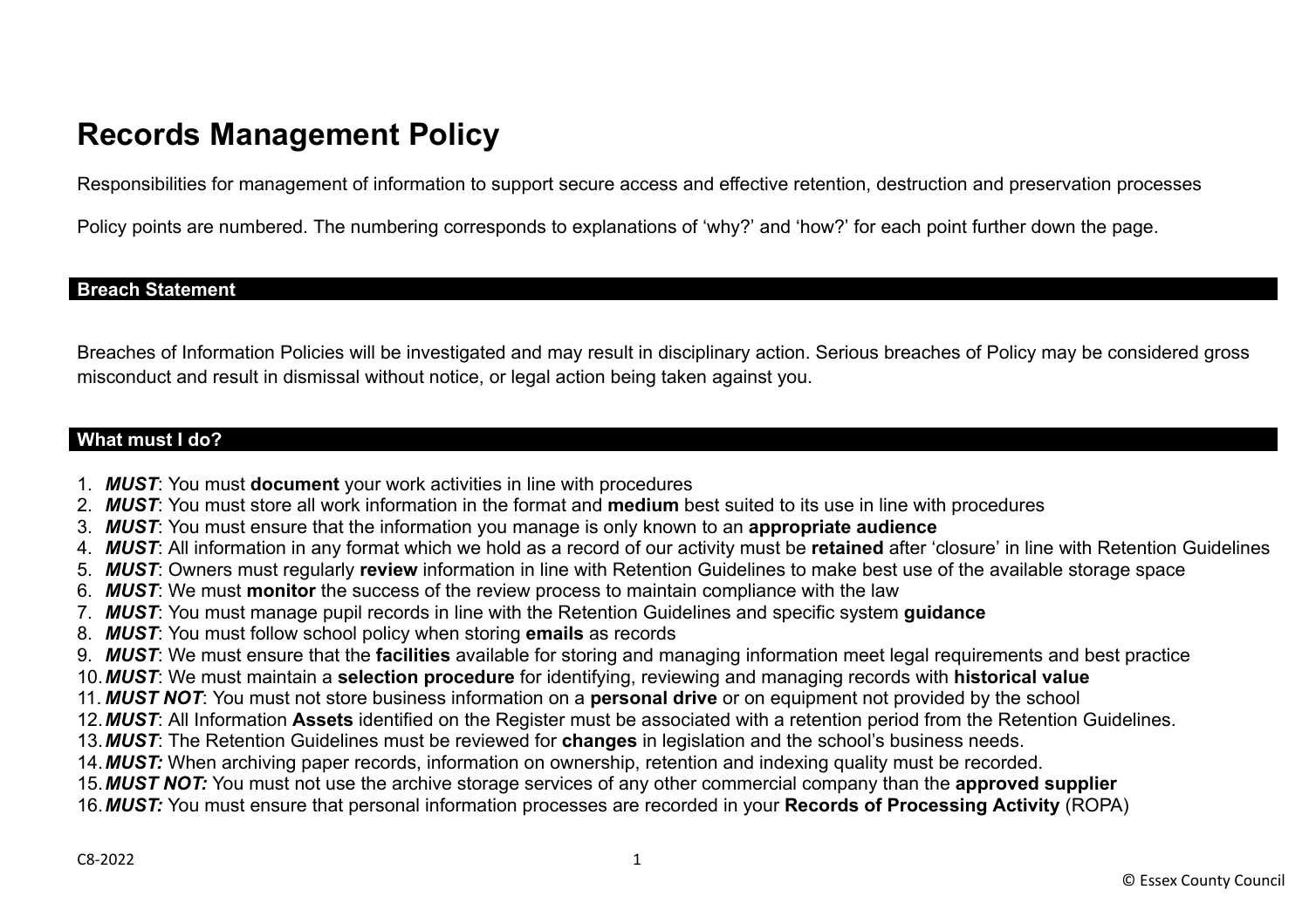## **Why must I do it?**

- These measures ensure school information, where appropriate to do so, is shared effectively to support efficient business processes and maintain effective service delivery to customers.
- Managing records in line with the best practice guidance contained in the retention schedule (D8 in the IGS Framework) fulfils duties under the section 46 Code of Practice on Records Management under the Freedom of Information Act 2000. Retention Guidelines are published so there is clear communication to customers over what information should still be available to them if they wish to make a request. To retain information too long or to destroy too soon leaves us open to criticisms on openness and transparency, and in some cases, compliance with the law.
- In order to comply with the Section 46 Code of Practice (see above) we must ensure that we are destroying all related information across all formats. For example, destroying a paper file on a project but keeping all the electronic documents about the project in a shared network folder can cause problems if a Freedom of Information request is received. The request co-ordinator assumes that as the paper file is destroyed then we do not hold any information and responds accordingly. We would then be in breach of the act.
- Records of Processing Activity are a legal requirement under the General Data Protection Act 2016 as applied by the Data Protection Act 2018.

## **How must I do it?**

- 1. Employees are aware of requirements contained in the retention schedule (D8 in the IGS Framework) and any guidance on use of specific systems through training and communications
- 2. Employees are aware of requirements contained in the retention schedule (D8 in the IGS Framework)and any guidance on use of specific systems through training and communications
- 3. You must ensure that paper files are accessible to authorised colleagues in your absence, by ensuring others know where to find keys to lockable storage areas. You must be aware of who information should be shared with, and ensure it is only shared with that audience. You must ensure that you save electronic information in a shared environment, but with appropriate access controls if the information has a restricted audience.
- 4. Follow the guidance contained in the retention schedule (D8 in the IGS Framework) and any superseding amendments made by the school
- 5. Designated employees must gather performance data on activities within the scope of this policy for review by the Data Protection Officer and the Leadership Team
- 6. Follow the guidance contained in the retention schedule (D8 in the IGS Framework) and any superseding amendments made by the school
- 7. The school must approve and regularly review facilities such as systems and physical storage as appropriate against security requirements in Data Protection Law, and all employees must help maintain security standards by following procedure.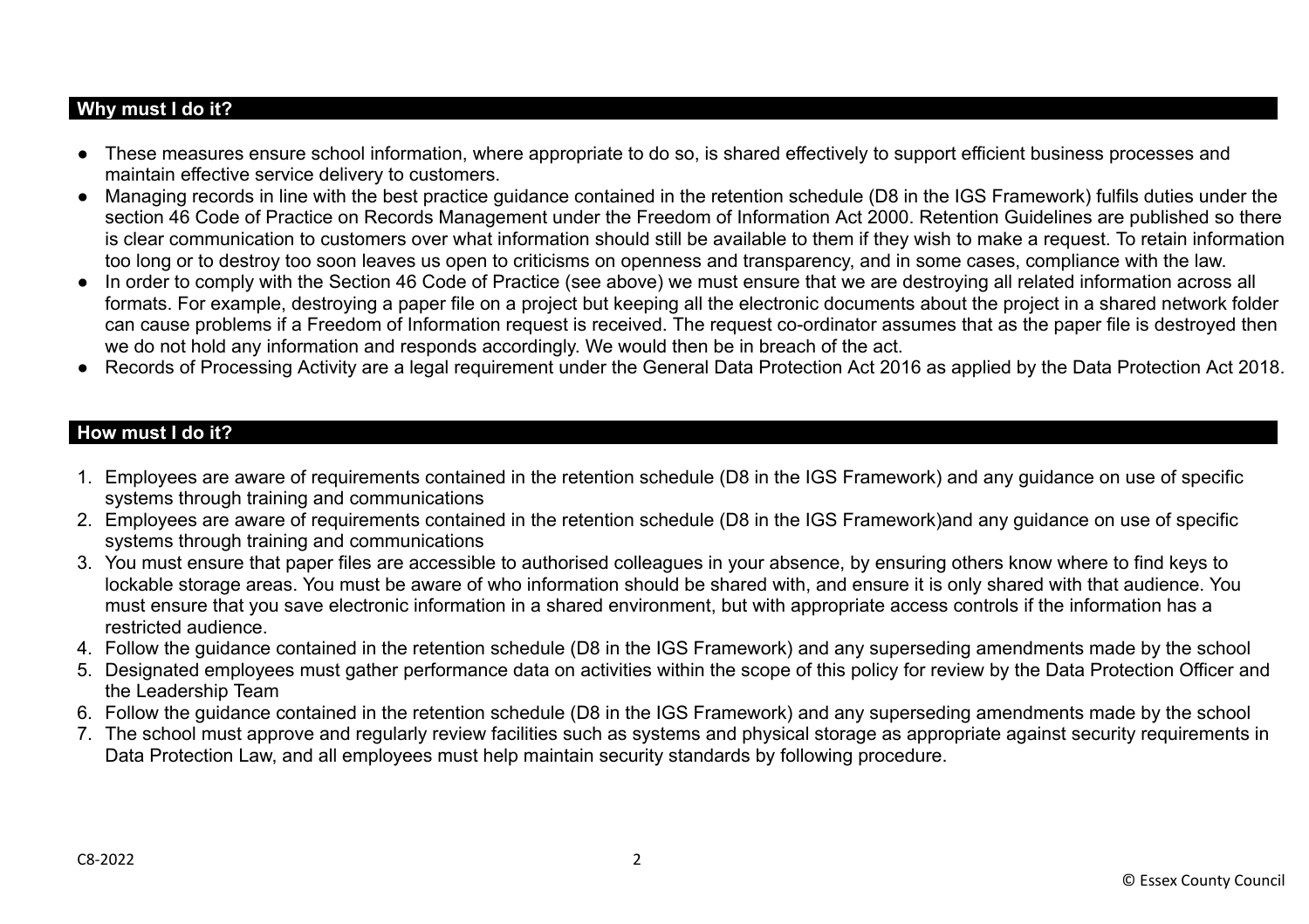- 8. Records can be identified for preservation at any point in the records lifecycle but will not transfer until we have no ongoing administrative need (i.e. at the end of a retention period). When information is due to be destroyed, there should be a final review to select records for transfer to the Essex Record Office.
- 9. By only storing business information on the relevant systems designated by the school and by using only equipment approved by the school.
- 10.The Information Asset Owner is responsible for ensuring that Information Asset Managers amend entries on the Information Asset Register to show the correct retention period from the schedule.
- 11. A policy review (at least annually) must review the provisions of best practice retention guidance and make any necessary amendments, documenting the reasons for change and managing affected records accordingly.
- 12.We must complete and retain archiving indexes providing the relevant information about paper records in storage, ensuring that the school is aware of what information it holds at all times and when they can be reviewed.
- 13.Any use of a commercial storage provider must be assessed and approved to ensure the right security and financial provisions are in place. Use of alternatives that have not been approved may not provide value for money and may not provide secure services.
- 14.Records of Processing Activity must be maintained and regularly reviewed to meet our legal obligations.

## **What if I need to do something against the policy?**

If you believe you have a valid business reason for an exception to these policy points, having read and understood the reasons why they are in place, please raise a formal request by contacting the school office.

#### **Document Control**

Version: 3 Date approved: 4 June 2022 Approved by: Full Governing Board Next review: May 2023